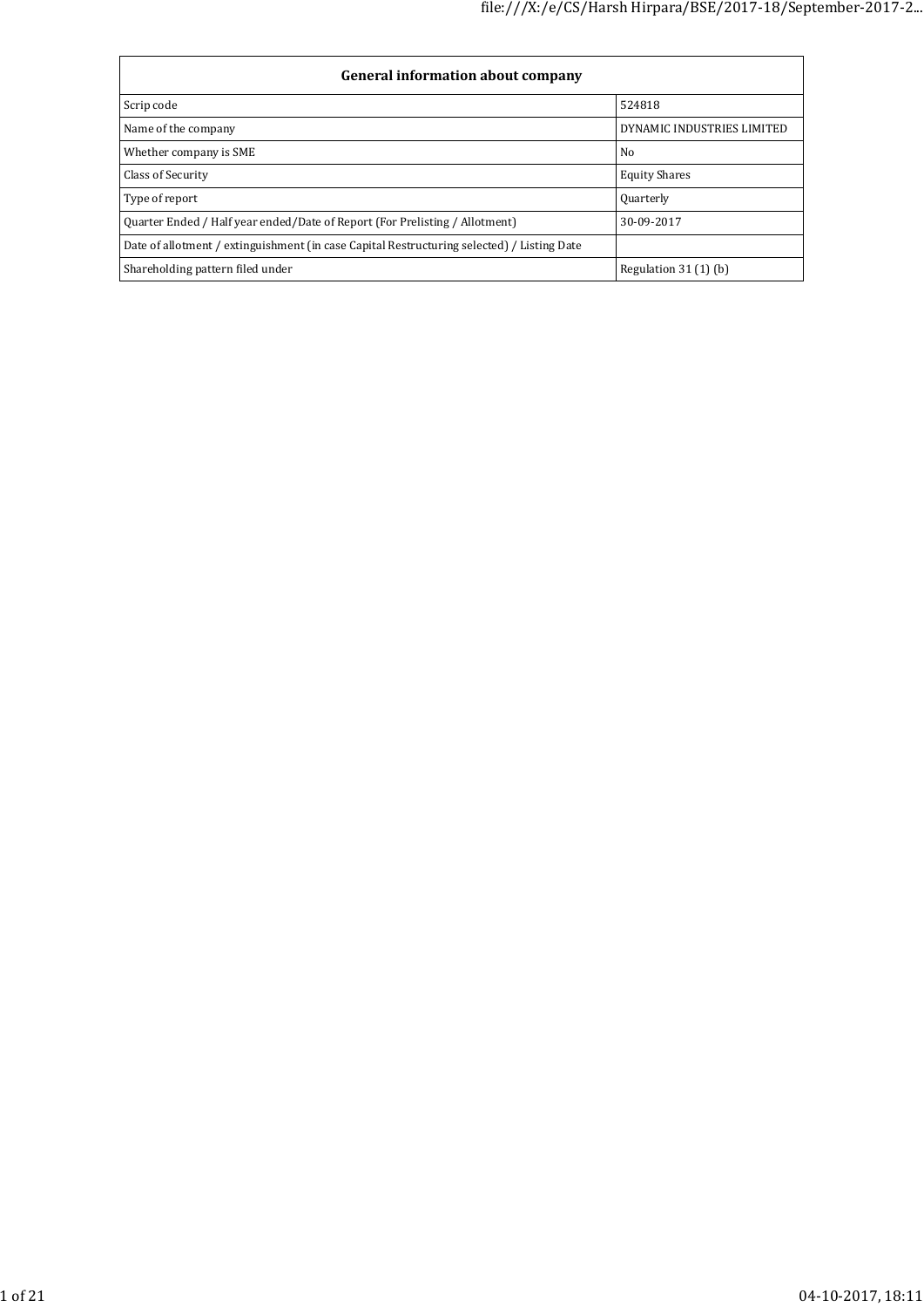| Sr. No. | Particular                                                                             | Yes/No         |
|---------|----------------------------------------------------------------------------------------|----------------|
|         | Whether the Listed Entity has issued any partly paid up shares?                        | N <sub>0</sub> |
|         | Whether the Listed Entity has issued any Convertible Securities?                       | N <sub>0</sub> |
| 3       | Whether the Listed Entity has issued any Warrants?                                     | N <sub>0</sub> |
|         | Whether the Listed Entity has any shares against which depository receipts are issued? | N <sub>0</sub> |
|         | Whether the Listed Entity has any shares in locked-in?                                 | N <sub>0</sub> |
| 6       | Whether any shares held by promoters are pledge or otherwise encumbered?               | N <sub>0</sub> |
|         | Whether company has equity shares with differential voting rights?                     | N <sub>0</sub> |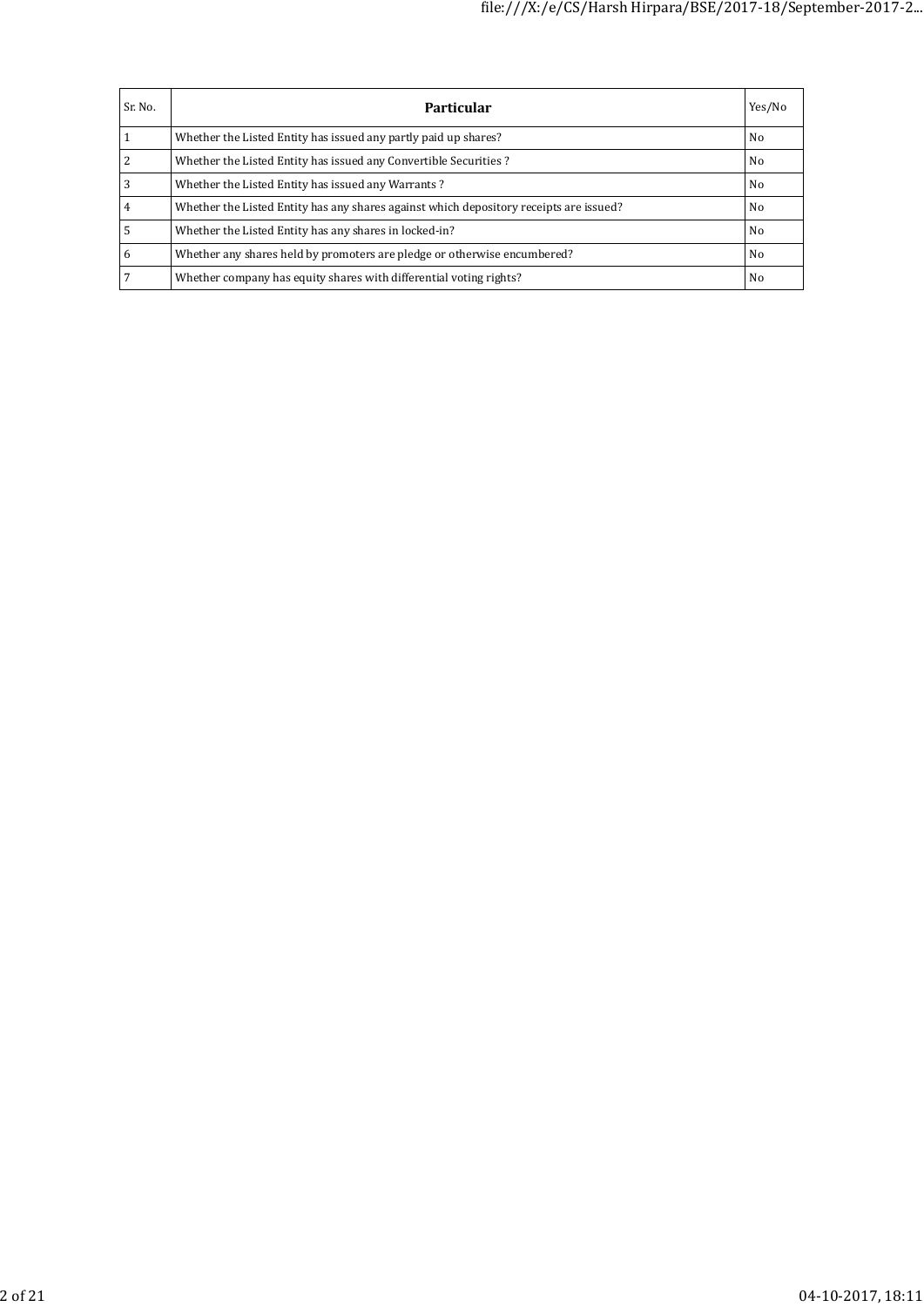|                         | Table I - Summary Statement holding of specified securities |                       |                      |                           |                                                                  |                                                                  |                                                                                                                              |                                                                  |               |         |                       |  |
|-------------------------|-------------------------------------------------------------|-----------------------|----------------------|---------------------------|------------------------------------------------------------------|------------------------------------------------------------------|------------------------------------------------------------------------------------------------------------------------------|------------------------------------------------------------------|---------------|---------|-----------------------|--|
| Category<br>(I)<br>(II) |                                                             | Nos. Of               | No. of<br>fully paid | No. Of<br>Partly<br>paid- | No. Of<br>shares<br>underlying<br>Depository<br>Receipts<br>(VI) | Total nos.<br>shares<br>held (VII)<br>$=$<br>$(IV)+(V)+$<br>(VI) | Shareholding<br>as a % of total<br>no. of shares<br>(calculated as<br>per SCRR,<br>1957) (VIII)<br>As a $%$ of<br>$(A+B+C2)$ | Number of Voting Rights held in each<br>class of securities (IX) |               |         |                       |  |
|                         | Category of<br>shareholder                                  | shareholders<br>(III) | up equity<br>shares  | up<br>equity              |                                                                  |                                                                  |                                                                                                                              | No of Voting (XIV) Rights                                        |               |         | Total as              |  |
|                         |                                                             |                       | held (IV)            | shares<br>held<br>(V)     |                                                                  |                                                                  |                                                                                                                              | Class eg:<br>X                                                   | Class<br>eg:y | Total   | $a\%$ of<br>$(A+B+C)$ |  |
| (A)                     | Promoter &<br>Promoter<br>Group                             | 11                    | 1513304              |                           |                                                                  | 1513304                                                          | 49.97                                                                                                                        | 1513304                                                          |               | 1513304 | 49.97                 |  |
| (B)                     | Public                                                      | 2825                  | 1515196              |                           |                                                                  | 1515196                                                          | 50.03                                                                                                                        | 1515196                                                          |               | 1515196 | 50.03                 |  |
| (C)                     | Non<br>Promoter-<br>Non Public                              |                       |                      |                           |                                                                  |                                                                  |                                                                                                                              |                                                                  |               |         |                       |  |
| (C1)                    | Shares<br>underlying<br><b>DRs</b>                          |                       |                      |                           |                                                                  |                                                                  |                                                                                                                              |                                                                  |               |         |                       |  |
| (C2)                    | Shares held<br>by<br>Employee<br>Trusts                     |                       |                      |                           |                                                                  |                                                                  |                                                                                                                              |                                                                  |               |         |                       |  |
|                         | Total                                                       | 2836                  | 3028500              |                           |                                                                  | 3028500                                                          | 100                                                                                                                          | 3028500                                                          |               | 3028500 | 100                   |  |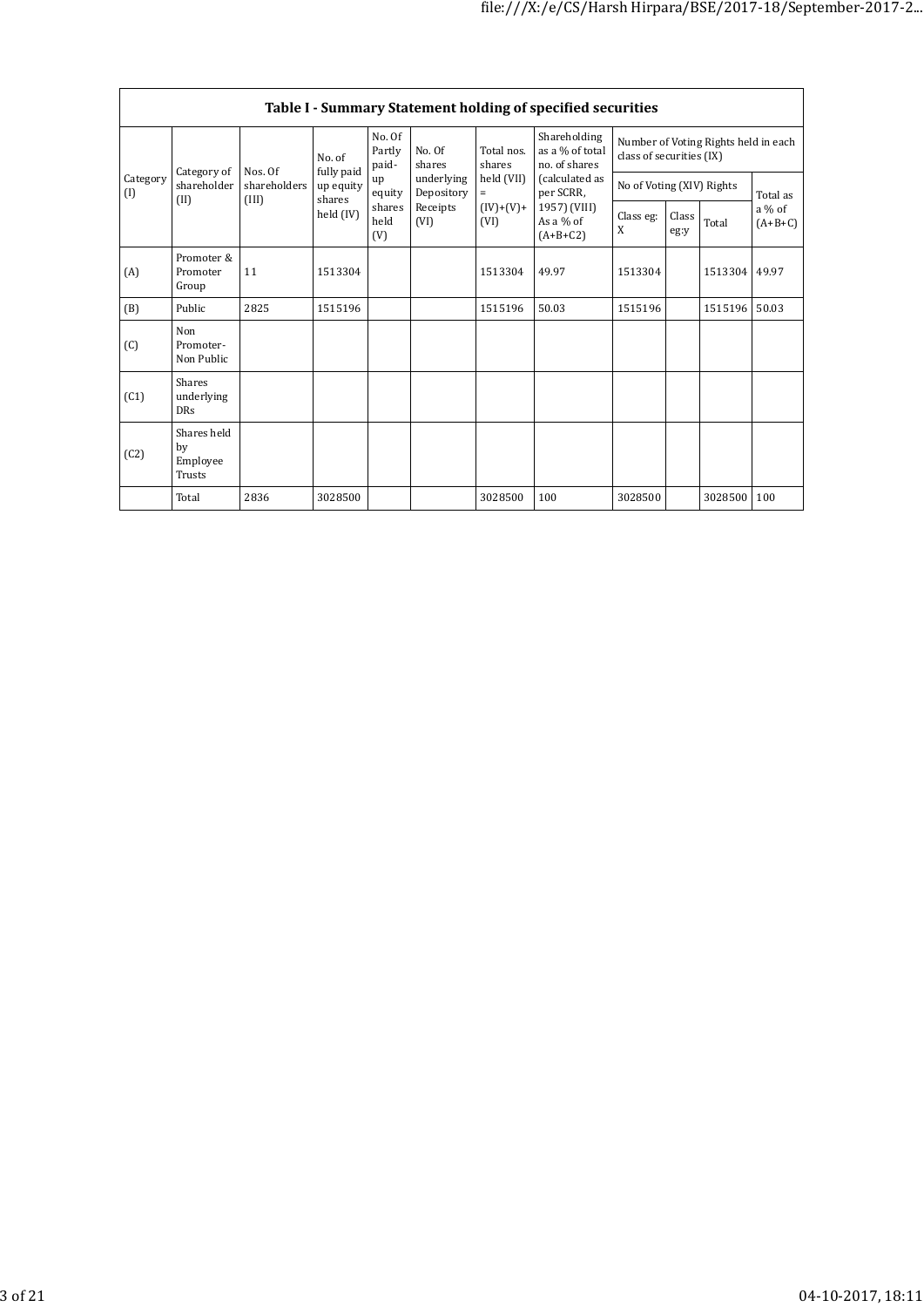|                 | Table I - Summary Statement holding of specified securities |                                                                                              |                                |                                                                                                                 |                                                                                                                                                                                                |                                        |                                                  |                                                                        |                                            |                                       |
|-----------------|-------------------------------------------------------------|----------------------------------------------------------------------------------------------|--------------------------------|-----------------------------------------------------------------------------------------------------------------|------------------------------------------------------------------------------------------------------------------------------------------------------------------------------------------------|----------------------------------------|--------------------------------------------------|------------------------------------------------------------------------|--------------------------------------------|---------------------------------------|
| Category<br>(I) | Category of<br>shareholder<br>(II)                          | No. Of<br>Shares<br>Underlying<br>Outstanding<br>convertible<br>securities<br>$(X_i)$<br>(X) | No. of<br>Shares<br>Underlying | No. Of Shares<br>Underlying<br>Outstanding<br>convertible<br>securities<br>and No. Of<br>Warrants<br>$(Xi)$ (a) | Shareholding,<br>as a $%$<br>assuming full<br>conversion of<br>convertible<br>securities (as<br>a percentage of<br>diluted share<br>capital) $(XI) =$<br>$(VII)+(X)$ As a<br>$%$ of $(A+B+C2)$ | Number of<br>Locked in<br>shares (XII) |                                                  | Number of<br>Shares<br>pledged or<br>otherwise<br>encumbered<br>(XIII) |                                            | Number of<br>equity shares<br>held in |
|                 |                                                             |                                                                                              | Outstanding<br>Warrants        |                                                                                                                 |                                                                                                                                                                                                | No.<br>(a)                             | As a $%$<br>of<br>total<br>Shares<br>held<br>(b) | No.<br>(a)                                                             | As a $%$<br>of total<br>Shares<br>held (b) | dematerialized<br>form (XIV)          |
| (A)             | Promoter &<br>Promoter<br>Group                             |                                                                                              |                                |                                                                                                                 | 49.97                                                                                                                                                                                          |                                        |                                                  |                                                                        |                                            | 1513304                               |
| (B)             | Public                                                      |                                                                                              |                                |                                                                                                                 | 50.03                                                                                                                                                                                          |                                        |                                                  |                                                                        |                                            | 1395545                               |
| (C)             | Non<br>Promoter-<br>Non Public                              |                                                                                              |                                |                                                                                                                 |                                                                                                                                                                                                |                                        |                                                  |                                                                        |                                            |                                       |
| (C1)            | Shares<br>underlying<br><b>DRs</b>                          |                                                                                              |                                |                                                                                                                 |                                                                                                                                                                                                |                                        |                                                  |                                                                        |                                            |                                       |
| (C2)            | Shares held<br>by<br>Employee<br>Trusts                     |                                                                                              |                                |                                                                                                                 |                                                                                                                                                                                                |                                        |                                                  |                                                                        |                                            |                                       |
|                 | Total                                                       |                                                                                              |                                |                                                                                                                 | 100                                                                                                                                                                                            |                                        |                                                  |                                                                        |                                            | 2908849                               |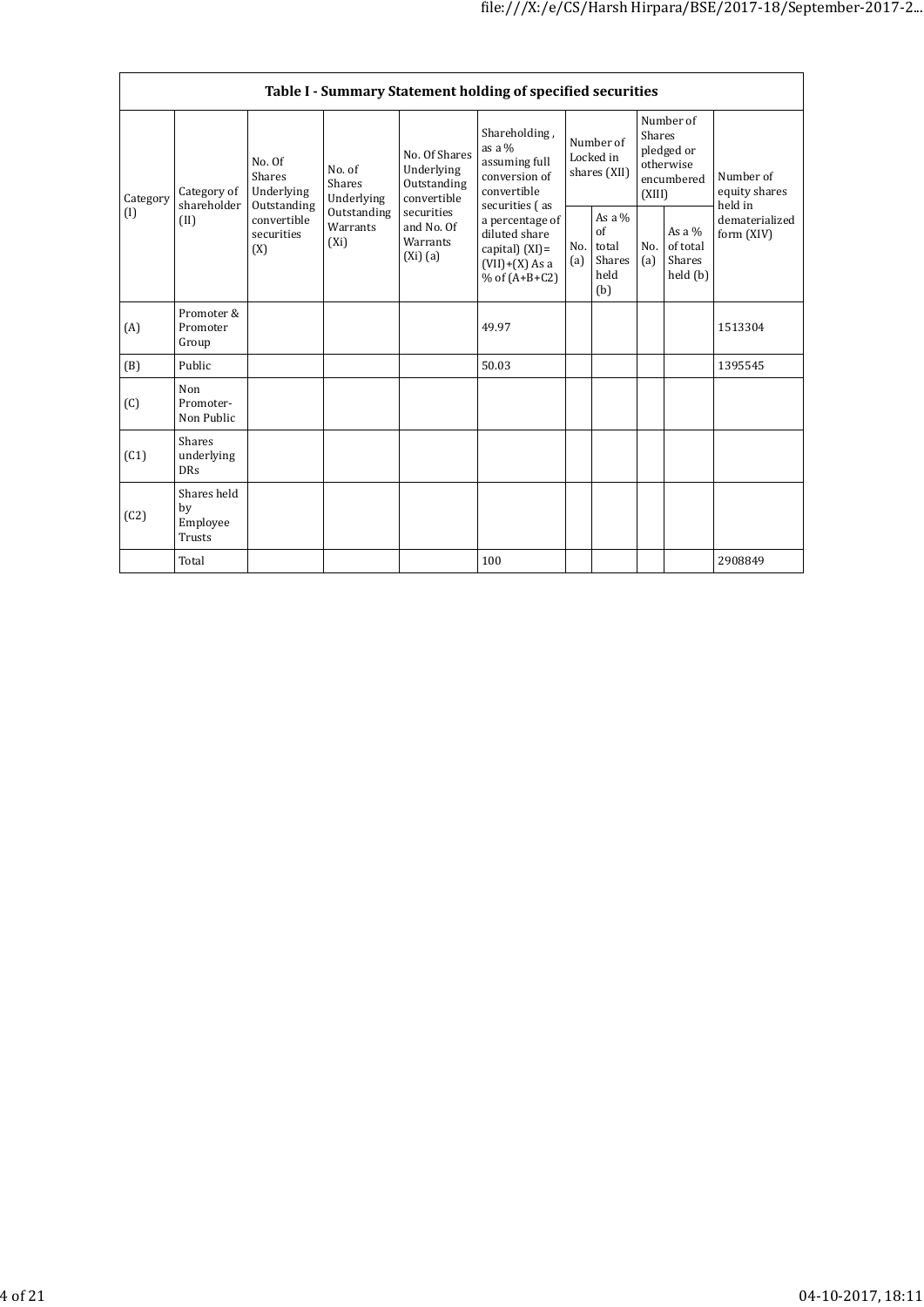|                                                                                               | Category & Name                                                                                                     | Nos. Of<br>shareholders<br>(III) | No. of<br>fully                          | No. Of<br>Partly<br>paid- | No. Of<br>shares         | Total nos.<br>shares   | Shareholding<br>as a % of<br>total no. of<br>shares                    |                           |               | Number of Voting Rights held in<br>each class of securities (IX) | Total                               |
|-----------------------------------------------------------------------------------------------|---------------------------------------------------------------------------------------------------------------------|----------------------------------|------------------------------------------|---------------------------|--------------------------|------------------------|------------------------------------------------------------------------|---------------------------|---------------|------------------------------------------------------------------|-------------------------------------|
| Sr.                                                                                           | of the<br>Shareholders (I)                                                                                          |                                  | paid up<br>equity<br>shares<br>held (IV) | up<br>equity              | underlying<br>Depository | held (VII)<br>$\equiv$ | (calculated<br>as per SCRR,<br>1957) (VIII)<br>As a % of<br>$(A+B+C2)$ | No of Voting (XIV) Rights |               | as a                                                             |                                     |
|                                                                                               |                                                                                                                     |                                  |                                          | shares<br>held<br>(V)     | Receipts<br>(VI)         | $(IV)+(V)+$<br>(VI)    |                                                                        | Class eg:<br>X            | Class<br>eg:y | Total                                                            | $%$ of<br>Total<br>Voting<br>rights |
| A                                                                                             | Table II - Statement showing shareholding pattern of the Promoter and Promoter Group                                |                                  |                                          |                           |                          |                        |                                                                        |                           |               |                                                                  |                                     |
| (1)                                                                                           | Indian                                                                                                              |                                  |                                          |                           |                          |                        |                                                                        |                           |               |                                                                  |                                     |
| (a)                                                                                           | Individuals/Hindu<br>undivided Family                                                                               | $\mathsf{q}$                     | 1387786                                  |                           |                          | 1387786                | 45.82                                                                  | 1387786                   |               | 1387786                                                          | 45.82                               |
| (d)                                                                                           | Any Other<br>(specify)                                                                                              | $\mathbf{1}$                     | 121738                                   |                           |                          | 121738                 | 4.02                                                                   | 121738                    |               | 121738                                                           | 4.02                                |
| Sub-Total<br>(A)(1)                                                                           |                                                                                                                     | 10                               | 1509524                                  |                           |                          | 1509524                | 49.84                                                                  | 1509524                   |               | 1509524                                                          | 49.84                               |
| (2)                                                                                           | Foreign                                                                                                             |                                  |                                          |                           |                          |                        |                                                                        |                           |               |                                                                  |                                     |
| (a)                                                                                           | Individuals<br>(NonResident<br>Individuals/<br>Foreign<br>Individuals)                                              | $\mathbf{1}$                     | 3780                                     |                           |                          | 3780                   | 0.12                                                                   | 3780                      |               | 3780                                                             | 0.12                                |
| Sub-Total<br>(A)(2)                                                                           |                                                                                                                     | $\mathbf{1}$                     | 3780                                     |                           |                          | 3780                   | 0.12                                                                   | 3780                      |               | 3780                                                             | 0.12                                |
| Total<br>Shareholding<br>of Promoter<br>and<br>Promoter<br>Group<br>$(A)=(A)$<br>$(1)+(A)(2)$ |                                                                                                                     | 11                               | 1513304                                  |                           |                          | 1513304                | 49.97                                                                  | 1513304                   |               | 1513304                                                          | 49.97                               |
| B                                                                                             | Table III - Statement showing shareholding pattern of the Public shareholder                                        |                                  |                                          |                           |                          |                        |                                                                        |                           |               |                                                                  |                                     |
| (1)                                                                                           | Institutions                                                                                                        |                                  |                                          |                           |                          |                        |                                                                        |                           |               |                                                                  |                                     |
| (3)                                                                                           | Non-institutions                                                                                                    |                                  |                                          |                           |                          |                        |                                                                        |                           |               |                                                                  |                                     |
| (a(i))                                                                                        | Individuals -<br>i.Individual<br>shareholders<br>holding nominal<br>share capital up to<br>Rs. 2 lakhs.             | 2603                             | 907232                                   |                           |                          | 907232                 | 29.96                                                                  | 907232                    |               | 907232                                                           | 29.96                               |
| (a(ii))                                                                                       | Individuals - ii.<br>Individual<br>shareholders<br>holding nominal<br>share capital in<br>excess of Rs. 2<br>lakhs. | 8                                | 398166                                   |                           |                          | 398166                 | 13.15                                                                  | 398166                    |               | 398166                                                           | 13.15                               |
| (e)                                                                                           | Any Other<br>(specify)                                                                                              | 214                              | 209798                                   |                           |                          | 209798                 | 6.93                                                                   | 209798                    |               | 209798                                                           | 6.93                                |
| Sub-Total<br>(B)(3)                                                                           |                                                                                                                     | 2825                             | 1515196                                  |                           |                          | 1515196                | 50.03                                                                  | 1515196                   |               | 1515196                                                          | 50.03                               |
| <b>Total Public</b><br>Shareholding<br>$(B)=(B)$<br>$(1)+(B)$<br>$(2)+(B)(3)$                 |                                                                                                                     | 2825                             | 1515196                                  |                           |                          | 1515196                | 50.03                                                                  | 1515196                   |               | 1515196 50.03                                                    |                                     |
| C                                                                                             | Table IV - Statement showing shareholding pattern of the Non Promoter- Non Public shareholder                       |                                  |                                          |                           |                          |                        |                                                                        |                           |               |                                                                  |                                     |
| Total (<br>$A+B+C2$ )                                                                         |                                                                                                                     | 2836                             | 3028500                                  |                           |                          | 3028500                | 100                                                                    | 3028500                   |               | 3028500                                                          | 100                                 |
| Total (A+B+C                                                                                  |                                                                                                                     | 2836                             | 3028500                                  |                           |                          | 3028500                | 100                                                                    | 3028500                   |               | 3028500 100                                                      |                                     |
|                                                                                               |                                                                                                                     |                                  |                                          |                           |                          |                        |                                                                        |                           |               |                                                                  |                                     |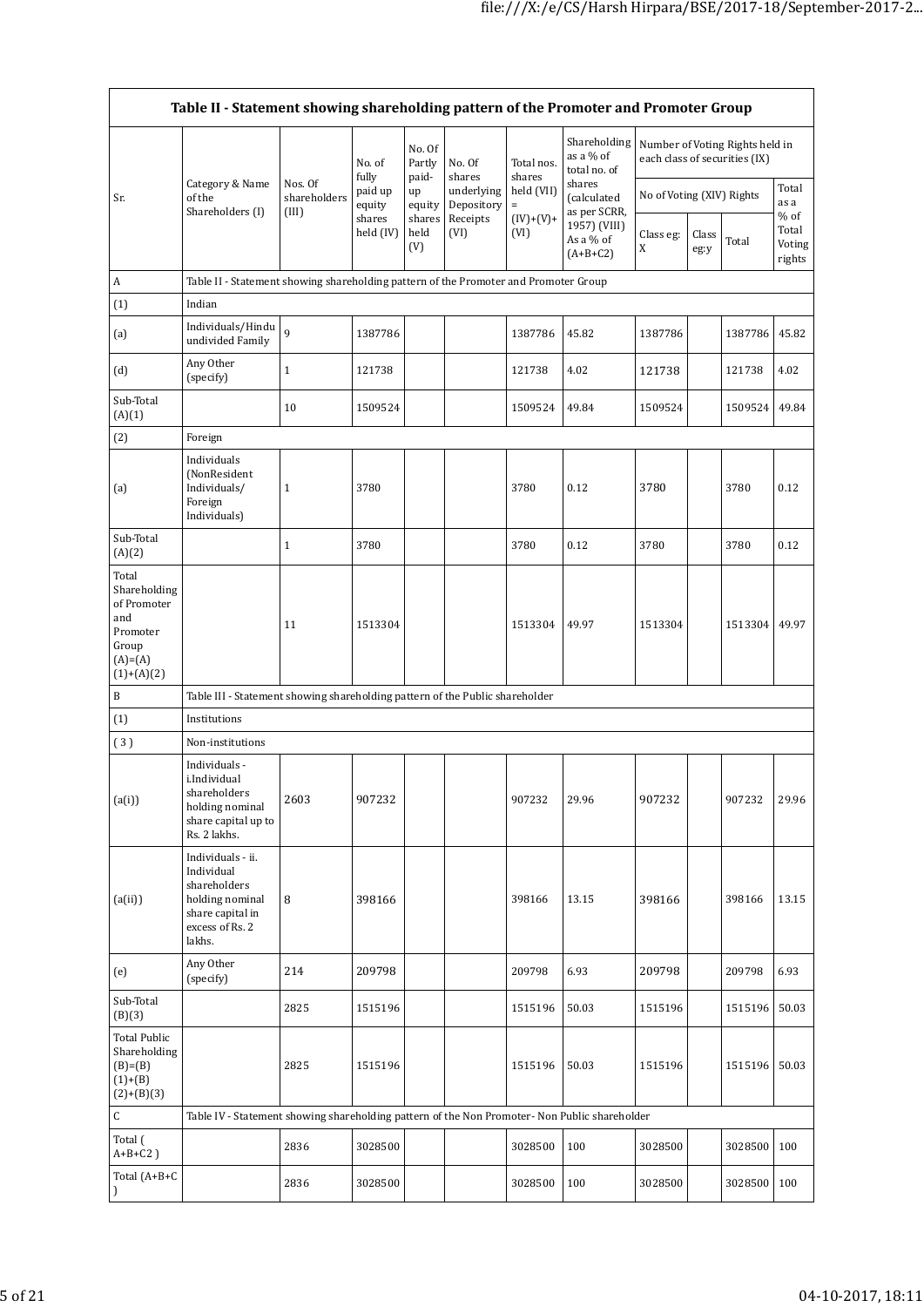$\overline{\phantom{0}}$ 

| Table II - Statement showing shareholding pattern of the Promoter and Promoter Group    |                                                                             |                                                                   |                                                                                                               |                                                                                               |                                        |                                               |                                                                        |                                            |                                       |
|-----------------------------------------------------------------------------------------|-----------------------------------------------------------------------------|-------------------------------------------------------------------|---------------------------------------------------------------------------------------------------------------|-----------------------------------------------------------------------------------------------|----------------------------------------|-----------------------------------------------|------------------------------------------------------------------------|--------------------------------------------|---------------------------------------|
| Sr.                                                                                     | No. Of Shares<br>Underlying<br>Outstanding<br>convertible<br>securities (X) | No. of Shares<br>Underlying<br>Outstanding<br>Warrants<br>$(X_i)$ | No. Of Shares<br>Underlying<br>Outstanding<br>convertible<br>securities and<br>No. Of<br>Warrants (Xi)<br>(a) | Shareholding, as<br>a % assuming full<br>conversion of<br>convertible<br>securities (as a     | Number of<br>Locked in<br>shares (XII) |                                               | Number of<br>Shares<br>pledged or<br>otherwise<br>encumbered<br>(XIII) |                                            | Number of<br>equity shares<br>held in |
|                                                                                         |                                                                             |                                                                   |                                                                                                               | percentage of<br>diluted share<br>capital) $(XI)$ =<br>$(VII)+(X)$ As a %<br>of $(A+B+C2)$    | No.<br>(a)                             | As a $%$<br>of total<br>Shares<br>held<br>(b) | No.<br>(a)                                                             | As a $%$<br>of total<br>Shares<br>held (b) | dematerialized<br>form (XIV)          |
| A                                                                                       |                                                                             |                                                                   |                                                                                                               | Table II - Statement showing shareholding pattern of the Promoter and Promoter Group          |                                        |                                               |                                                                        |                                            |                                       |
| (1)                                                                                     | Indian                                                                      |                                                                   |                                                                                                               |                                                                                               |                                        |                                               |                                                                        |                                            |                                       |
| (a)                                                                                     |                                                                             |                                                                   |                                                                                                               | 45.82                                                                                         |                                        |                                               |                                                                        |                                            | 1387786                               |
| (d)                                                                                     |                                                                             |                                                                   |                                                                                                               | 4.02                                                                                          |                                        |                                               |                                                                        |                                            | 121738                                |
| Sub-Total<br>(A)(1)                                                                     |                                                                             |                                                                   |                                                                                                               | 49.84                                                                                         |                                        |                                               |                                                                        |                                            | 1509524                               |
| (2)                                                                                     | Foreign                                                                     |                                                                   |                                                                                                               |                                                                                               |                                        |                                               |                                                                        |                                            |                                       |
| (a)                                                                                     |                                                                             |                                                                   |                                                                                                               | 0.12                                                                                          |                                        |                                               |                                                                        |                                            | 3780                                  |
| Sub-Total<br>(A)(2)                                                                     |                                                                             |                                                                   |                                                                                                               | 0.12                                                                                          |                                        |                                               |                                                                        |                                            | 3780                                  |
| Total<br>Shareholding<br>of Promoter<br>and Promoter<br>Group $(A)=(A)$<br>$(1)+(A)(2)$ |                                                                             |                                                                   |                                                                                                               | 49.97                                                                                         |                                        |                                               |                                                                        |                                            | 1513304                               |
| B                                                                                       |                                                                             |                                                                   |                                                                                                               | Table III - Statement showing shareholding pattern of the Public shareholder                  |                                        |                                               |                                                                        |                                            |                                       |
| (1)                                                                                     | Institutions                                                                |                                                                   |                                                                                                               |                                                                                               |                                        |                                               |                                                                        |                                            |                                       |
| (3)                                                                                     | Non-institutions                                                            |                                                                   |                                                                                                               |                                                                                               |                                        |                                               |                                                                        |                                            |                                       |
| (a(i))                                                                                  |                                                                             |                                                                   |                                                                                                               | 29.96                                                                                         |                                        |                                               |                                                                        |                                            | 787581                                |
| (a(ii))                                                                                 |                                                                             |                                                                   |                                                                                                               | 13.15                                                                                         |                                        |                                               |                                                                        |                                            | 398166                                |
| (e)                                                                                     |                                                                             |                                                                   |                                                                                                               | 6.93                                                                                          |                                        |                                               |                                                                        |                                            | 209798                                |
| Sub-Total<br>(B)(3)                                                                     |                                                                             |                                                                   |                                                                                                               | 50.03                                                                                         |                                        |                                               |                                                                        |                                            | 1395545                               |
| <b>Total Public</b><br>Shareholding<br>$(B)=(B)$<br>$(1)+(B)$<br>$(2)+(B)(3)$           |                                                                             |                                                                   |                                                                                                               | 50.03                                                                                         |                                        |                                               |                                                                        |                                            | 1395545                               |
| $\mathsf C$                                                                             |                                                                             |                                                                   |                                                                                                               | Table IV - Statement showing shareholding pattern of the Non Promoter- Non Public shareholder |                                        |                                               |                                                                        |                                            |                                       |
| Total (A+B+C2                                                                           |                                                                             |                                                                   |                                                                                                               | 100                                                                                           |                                        |                                               |                                                                        |                                            | 2908849                               |
| Total $(A+B+C)$                                                                         |                                                                             |                                                                   |                                                                                                               | 100                                                                                           |                                        |                                               |                                                                        |                                            | 2908849                               |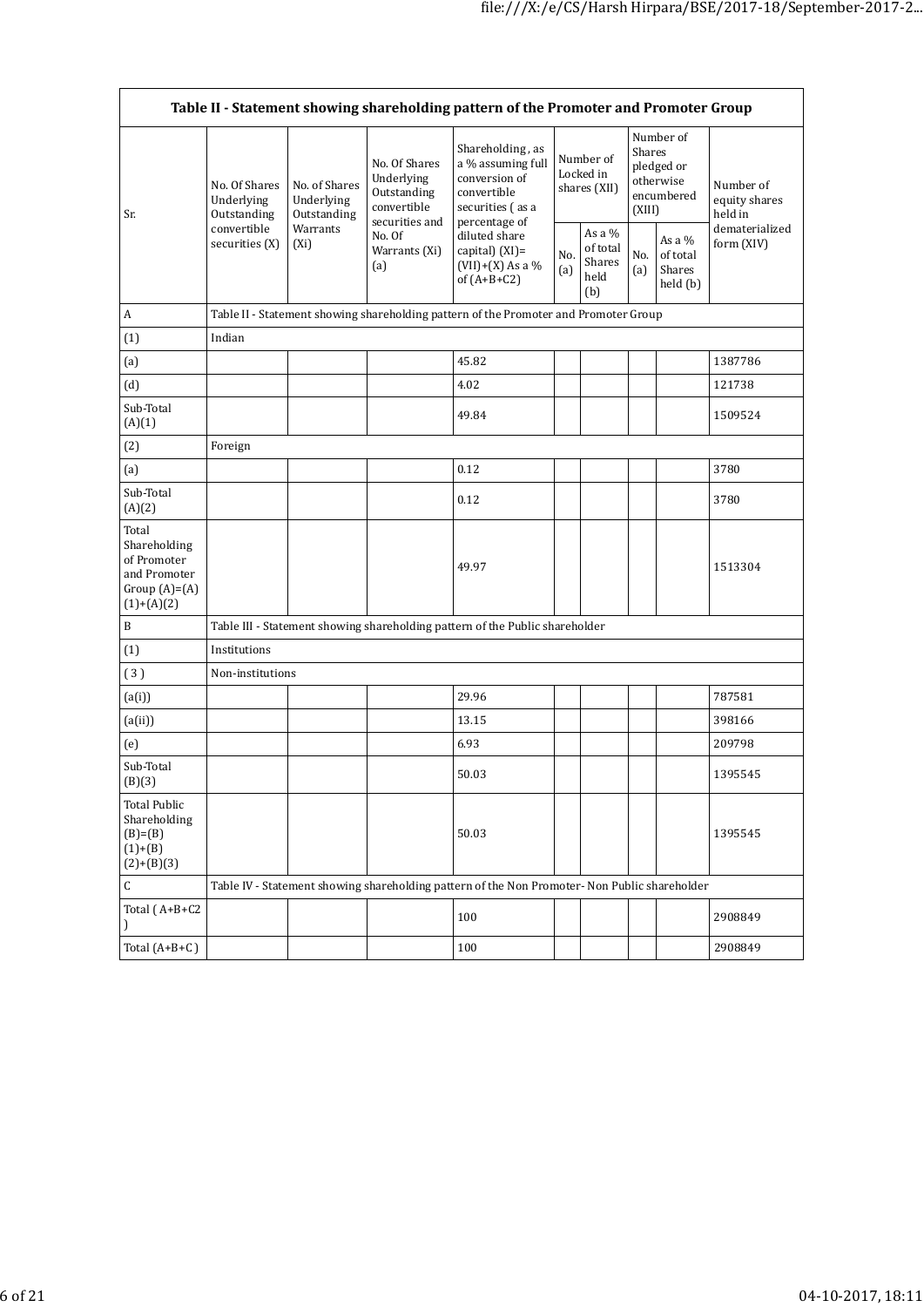| Individuals/Hindu undivided Family                                                                                                                                                       |                        |                     |                       |                |                    |                    |                        |  |  |  |
|------------------------------------------------------------------------------------------------------------------------------------------------------------------------------------------|------------------------|---------------------|-----------------------|----------------|--------------------|--------------------|------------------------|--|--|--|
| Searial No.                                                                                                                                                                              | $\mathbf{1}$           | $\overline{c}$      | 3                     | $\overline{4}$ | $\mathsf S$        | 6                  | $\overline{7}$         |  |  |  |
| Name of the<br>Shareholders (I)                                                                                                                                                          | Harin D<br>Mamlatdarna | Deepak N<br>Chokshi | Maya H<br>Mamlatdarna | Dinesh J Jain  | Ronak D<br>Chokshi | Bimal D<br>Chokshi | Asita H<br>Mamlatdarna |  |  |  |
| PAN (II)                                                                                                                                                                                 | AGAPM9759Q             | ACOPC5387L          | AAXPM0658B            | ABNPJ6717D     | AALPC4612P         | ACOPC5388F         | AGAPM9754D             |  |  |  |
| No. of fully paid<br>up equity shares<br>held (IV)                                                                                                                                       | 347780                 | 284572              | 211247                | 99136          | 99086              | 93657              | 88285                  |  |  |  |
| No. Of Partly paid-<br>up equity shares<br>held (V)                                                                                                                                      |                        |                     |                       |                |                    |                    |                        |  |  |  |
| No. Of shares<br>underlying<br>Depository<br>Receipts (VI)                                                                                                                               |                        |                     |                       |                |                    |                    |                        |  |  |  |
| Total nos. shares<br>$held (VII) =$<br>$(IV)+(V)+(VI)$                                                                                                                                   | 347780                 | 284572              | 211247                | 99136          | 99086              | 93657              | 88285                  |  |  |  |
| Shareholding as a<br>% of total no. of<br>shares (calculated<br>as per SCRR,<br>1957) (VIII) As a<br>$%$ of $(A+B+C2)$                                                                   | 11.48                  | 9.4                 | 6.98                  | 3.27           | 3.27               | 3.09               | 2.92                   |  |  |  |
| Number of Voting Rights held in each class of securities (IX)                                                                                                                            |                        |                     |                       |                |                    |                    |                        |  |  |  |
| Class eg:X                                                                                                                                                                               | 347780                 | 284572              | 211247                | 99136          | 99086              | 93657              | 88285                  |  |  |  |
| Class eg:y                                                                                                                                                                               |                        |                     |                       |                |                    |                    |                        |  |  |  |
| Total                                                                                                                                                                                    | 347780                 | 284572              | 211247                | 99136          | 99086              | 93657              | 88285                  |  |  |  |
| Total as a % of<br>Total Voting rights                                                                                                                                                   | 11.48                  | 9.4                 | 6.98                  | 3.27           | 3.27               | 3.09               | 2.92                   |  |  |  |
| No. Of Shares<br>Underlying<br>Outstanding<br>convertible<br>securities (X)                                                                                                              |                        |                     |                       |                |                    |                    |                        |  |  |  |
| No. of Shares<br>Underlying<br>Outstanding<br>Warrants (Xi)                                                                                                                              |                        |                     |                       |                |                    |                    |                        |  |  |  |
| No. Of Shares<br>Underlying<br>Outstanding<br>convertible<br>securities and No.<br>Of Warrants (Xi)<br>(a)                                                                               |                        |                     |                       |                |                    |                    |                        |  |  |  |
| Shareholding, as<br>a % assuming full<br>conversion of<br>convertible<br>securities (as a<br>percentage of<br>diluted share<br>capital) (XI)=<br>$(VII)+(Xi)(a)$ As a<br>% of $(A+B+C2)$ | 11.48                  | 9.4                 | 6.98                  | 3.27           | 3.27               | 3.09               | 2.92                   |  |  |  |
| Number of Locked in shares (XII)                                                                                                                                                         |                        |                     |                       |                |                    |                    |                        |  |  |  |
| No. (a)                                                                                                                                                                                  |                        |                     |                       |                |                    |                    |                        |  |  |  |
| As a % of total<br>Shares held (b)                                                                                                                                                       |                        |                     |                       |                |                    |                    |                        |  |  |  |
| Number of Shares pledged or otherwise encumbered (XIII)                                                                                                                                  |                        |                     |                       |                |                    |                    |                        |  |  |  |
| No. (a)                                                                                                                                                                                  |                        |                     |                       |                |                    |                    |                        |  |  |  |
| As a % of total<br>Shares held (b)                                                                                                                                                       |                        |                     |                       |                |                    |                    |                        |  |  |  |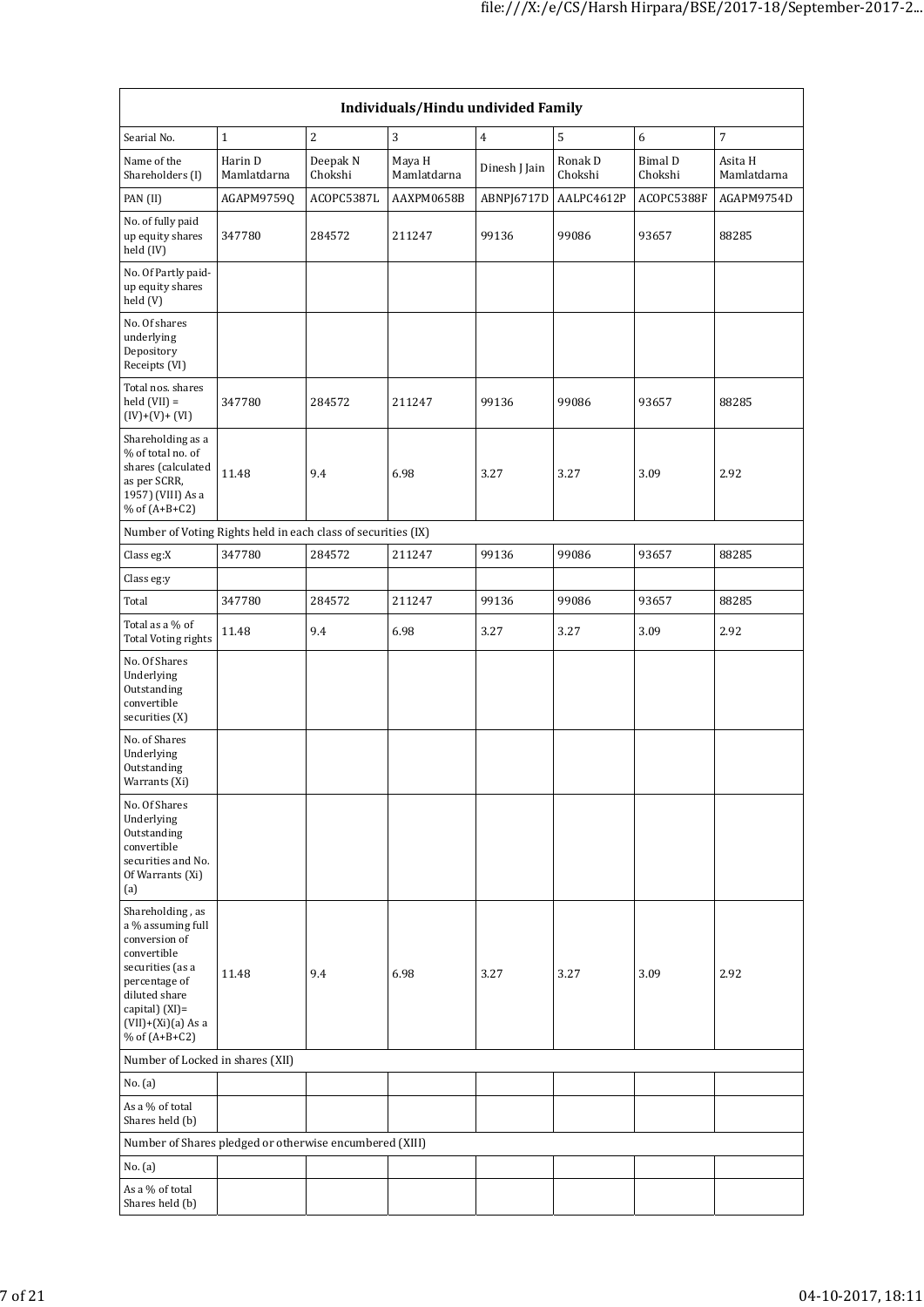| Number of equity<br>shares held in<br>dematerialized<br>form (XIV) | 347780 | 284572 | 211247 | 99136 | 99086 | 93657 | 88285 |
|--------------------------------------------------------------------|--------|--------|--------|-------|-------|-------|-------|
| Reason for not providing PAN                                       |        |        |        |       |       |       |       |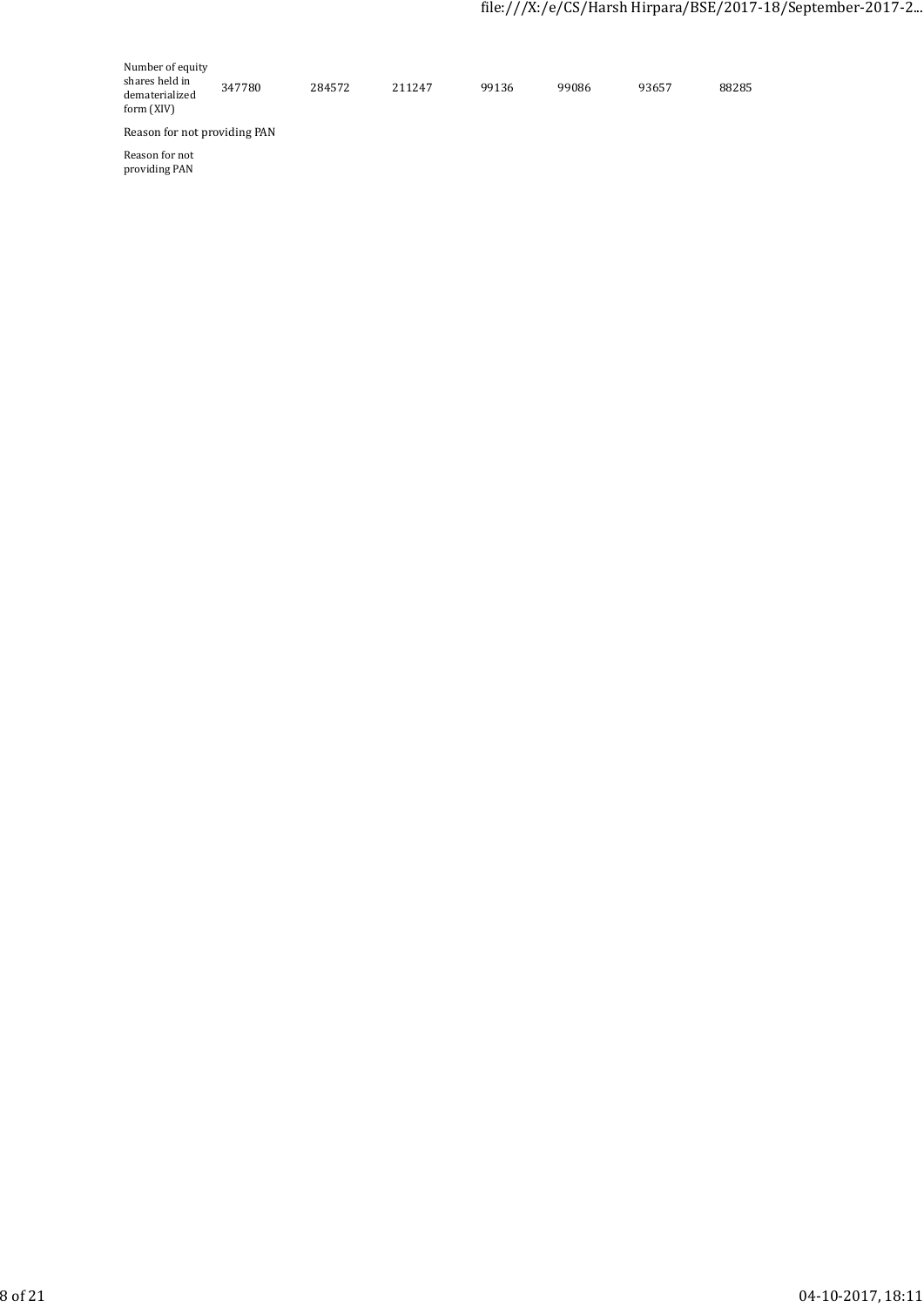| Individuals/Hindu undivided Family                                                                                                                                                          |                                                               |                     |                       |  |  |  |  |  |  |
|---------------------------------------------------------------------------------------------------------------------------------------------------------------------------------------------|---------------------------------------------------------------|---------------------|-----------------------|--|--|--|--|--|--|
| Searial No.                                                                                                                                                                                 | 8                                                             | 9                   |                       |  |  |  |  |  |  |
| Name of the<br>Shareholders (I)                                                                                                                                                             | Beenaben D Chokshi                                            | Mansi H Mamlatdarna | Click here to go back |  |  |  |  |  |  |
| PAN (II)                                                                                                                                                                                    | AALPC4588Q                                                    | AFEPM7949D          | Total                 |  |  |  |  |  |  |
| No. of fully paid<br>up equity shares<br>held (IV)                                                                                                                                          | 85937                                                         | 78086               | 1387786               |  |  |  |  |  |  |
| No. Of Partly paid-<br>up equity shares<br>held (V)                                                                                                                                         |                                                               |                     |                       |  |  |  |  |  |  |
| No. Of shares<br>underlying<br>Depository<br>Receipts (VI)                                                                                                                                  |                                                               |                     |                       |  |  |  |  |  |  |
| Total nos. shares<br>$held (VII) =$<br>$(IV)+(V)+(VI)$                                                                                                                                      | 85937                                                         | 78086               | 1387786               |  |  |  |  |  |  |
| Shareholding as a<br>% of total no. of<br>shares (calculated<br>as per SCRR,<br>1957) (VIII) As a<br>% of $(A+B+C2)$                                                                        | 2.84                                                          | 2.58                | 45.82                 |  |  |  |  |  |  |
|                                                                                                                                                                                             | Number of Voting Rights held in each class of securities (IX) |                     |                       |  |  |  |  |  |  |
| Class eg:X                                                                                                                                                                                  | 85937                                                         | 78086               | 1387786               |  |  |  |  |  |  |
| Class eg:y                                                                                                                                                                                  |                                                               |                     |                       |  |  |  |  |  |  |
| Total                                                                                                                                                                                       | 85937                                                         | 78086               | 1387786               |  |  |  |  |  |  |
| Total as a % of<br><b>Total Voting rights</b>                                                                                                                                               | 2.84                                                          | 2.58                | 45.82                 |  |  |  |  |  |  |
| No. Of Shares<br>Underlying<br>Outstanding<br>convertible<br>securities (X)                                                                                                                 |                                                               |                     |                       |  |  |  |  |  |  |
| No. of Shares<br>Underlying<br>Outstanding<br>Warrants (Xi)                                                                                                                                 |                                                               |                     |                       |  |  |  |  |  |  |
| No. Of Shares<br>Underlying<br>Outstanding<br>convertible<br>securities and No.<br>Of Warrants (Xi)<br>(a)                                                                                  |                                                               |                     |                       |  |  |  |  |  |  |
| Shareholding, as<br>a % assuming full<br>conversion of<br>convertible<br>securities (as a<br>percentage of<br>diluted share<br>capital) $(XI)$ =<br>$(VII)+(Xi)(a)$ As a<br>% of $(A+B+C2)$ | 2.84                                                          | 2.58                | 45.82                 |  |  |  |  |  |  |
| Number of Locked in shares (XII)                                                                                                                                                            |                                                               |                     |                       |  |  |  |  |  |  |
| No. (a)                                                                                                                                                                                     |                                                               |                     |                       |  |  |  |  |  |  |
| As a % of total<br>Shares held (b)                                                                                                                                                          |                                                               |                     |                       |  |  |  |  |  |  |
|                                                                                                                                                                                             | Number of Shares pledged or otherwise encumbered (XIII)       |                     |                       |  |  |  |  |  |  |
| No. (a)                                                                                                                                                                                     |                                                               |                     |                       |  |  |  |  |  |  |
| As a % of total<br>Shares held (b)                                                                                                                                                          |                                                               |                     |                       |  |  |  |  |  |  |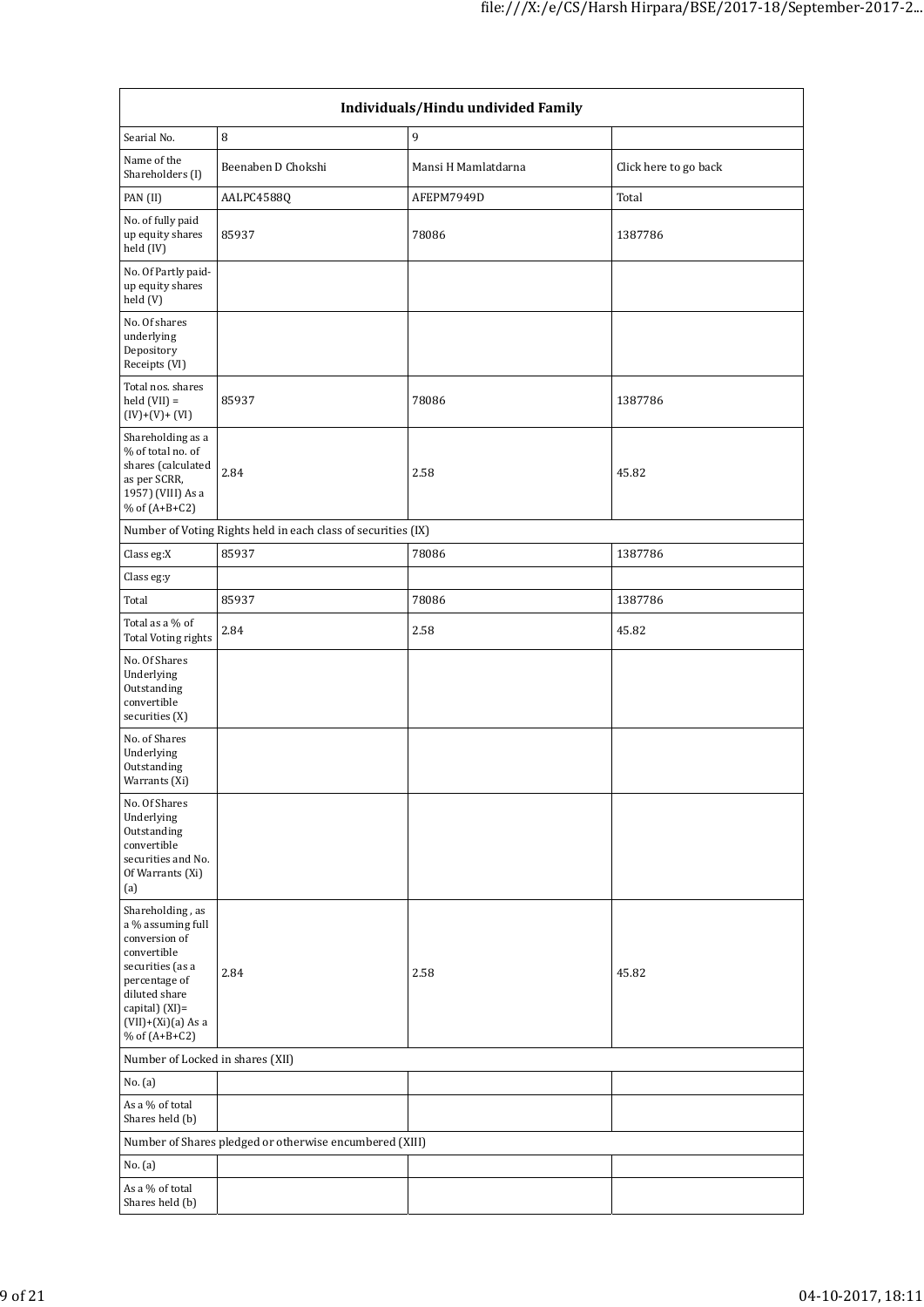Number of equity shares held in dematerialized form (XIV)

85937 78086 1387786

Reason for not providing PAN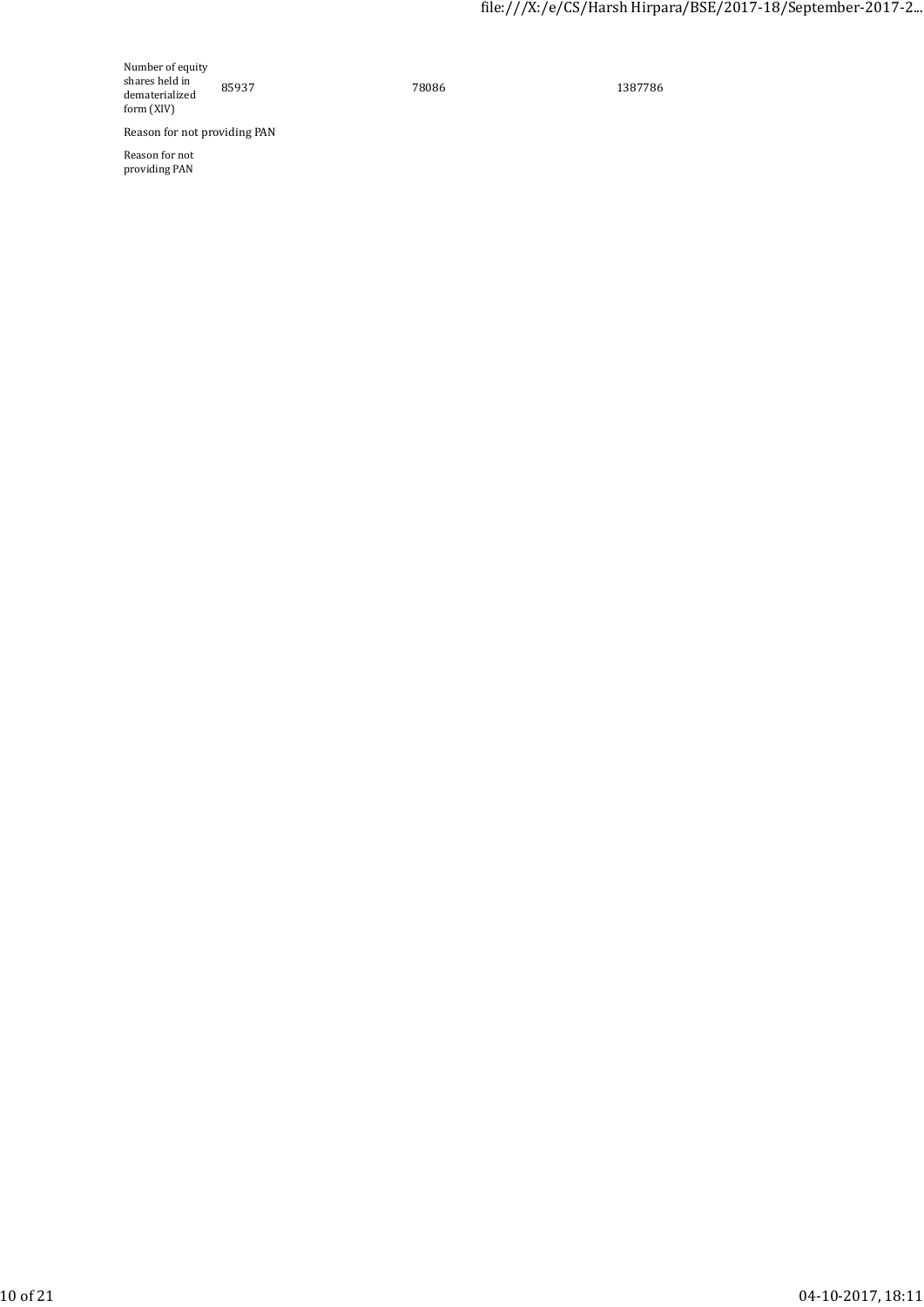|                                                                                                                                                                                      | Any Other (specify)                                           |                       |  |  |  |  |  |  |  |
|--------------------------------------------------------------------------------------------------------------------------------------------------------------------------------------|---------------------------------------------------------------|-----------------------|--|--|--|--|--|--|--|
| Searial No.                                                                                                                                                                          | $\mathbf{1}$                                                  |                       |  |  |  |  |  |  |  |
| Category                                                                                                                                                                             | <b>Bodies Corporate</b>                                       | Click here to go back |  |  |  |  |  |  |  |
| Name of the<br>Shareholders (I)                                                                                                                                                      | Ornet Intermediates Ltd                                       |                       |  |  |  |  |  |  |  |
| PAN (II)                                                                                                                                                                             | AAACO2744E                                                    | Total                 |  |  |  |  |  |  |  |
| No. of the<br>Shareholders (I)                                                                                                                                                       | $1\,$                                                         | $\mathbf{1}$          |  |  |  |  |  |  |  |
| No. of fully paid<br>up equity shares<br>held (IV)                                                                                                                                   | 121738                                                        | 121738                |  |  |  |  |  |  |  |
| No. Of Partly paid-<br>up equity shares<br>held (V)                                                                                                                                  |                                                               |                       |  |  |  |  |  |  |  |
| No. Of shares<br>underlying<br>Depository<br>Receipts (VI)                                                                                                                           |                                                               |                       |  |  |  |  |  |  |  |
| Total nos. shares<br>$held (VII) =$<br>$(IV)+(V)+(VI)$                                                                                                                               | 121738                                                        | 121738                |  |  |  |  |  |  |  |
| Shareholding as a<br>% of total no. of<br>shares (calculated<br>as per SCRR,<br>1957) (VIII) As a<br>% of $(A+B+C2)$                                                                 | 4.02                                                          | 4.02                  |  |  |  |  |  |  |  |
|                                                                                                                                                                                      | Number of Voting Rights held in each class of securities (IX) |                       |  |  |  |  |  |  |  |
| Class eg: X                                                                                                                                                                          | 121738                                                        | 121738                |  |  |  |  |  |  |  |
| Class eg:y                                                                                                                                                                           |                                                               |                       |  |  |  |  |  |  |  |
| Total                                                                                                                                                                                | 121738                                                        | 121738                |  |  |  |  |  |  |  |
| Total as a % of<br>Total Voting rights                                                                                                                                               | 4.02                                                          | 4.02                  |  |  |  |  |  |  |  |
| No. Of Shares<br>Underlying<br>Outstanding<br>convertible<br>securities (X)                                                                                                          |                                                               |                       |  |  |  |  |  |  |  |
| No. of Shares<br>Underlying<br>Outstanding<br>Warrants (Xi)                                                                                                                          |                                                               |                       |  |  |  |  |  |  |  |
| No. Of Shares<br>Underlying<br>Outstanding<br>convertible<br>securities and No.<br>Of Warrants (Xi)<br>(a)                                                                           |                                                               |                       |  |  |  |  |  |  |  |
| Shareholding, as<br>a % assuming full<br>conversion of<br>convertible<br>securities (as a<br>percentage of<br>diluted share<br>capital) (XI)=<br>$(VII)+(X)$ As a %<br>of $(A+B+C2)$ | 4.02                                                          | 4.02                  |  |  |  |  |  |  |  |
| Number of Locked in shares (XII)                                                                                                                                                     |                                                               |                       |  |  |  |  |  |  |  |
| No. (a)                                                                                                                                                                              |                                                               |                       |  |  |  |  |  |  |  |
| As a % of total<br>Shares held (b)                                                                                                                                                   |                                                               |                       |  |  |  |  |  |  |  |
|                                                                                                                                                                                      | Number of Shares pledged or otherwise encumbered (XIII)       |                       |  |  |  |  |  |  |  |
| No. (a)                                                                                                                                                                              |                                                               |                       |  |  |  |  |  |  |  |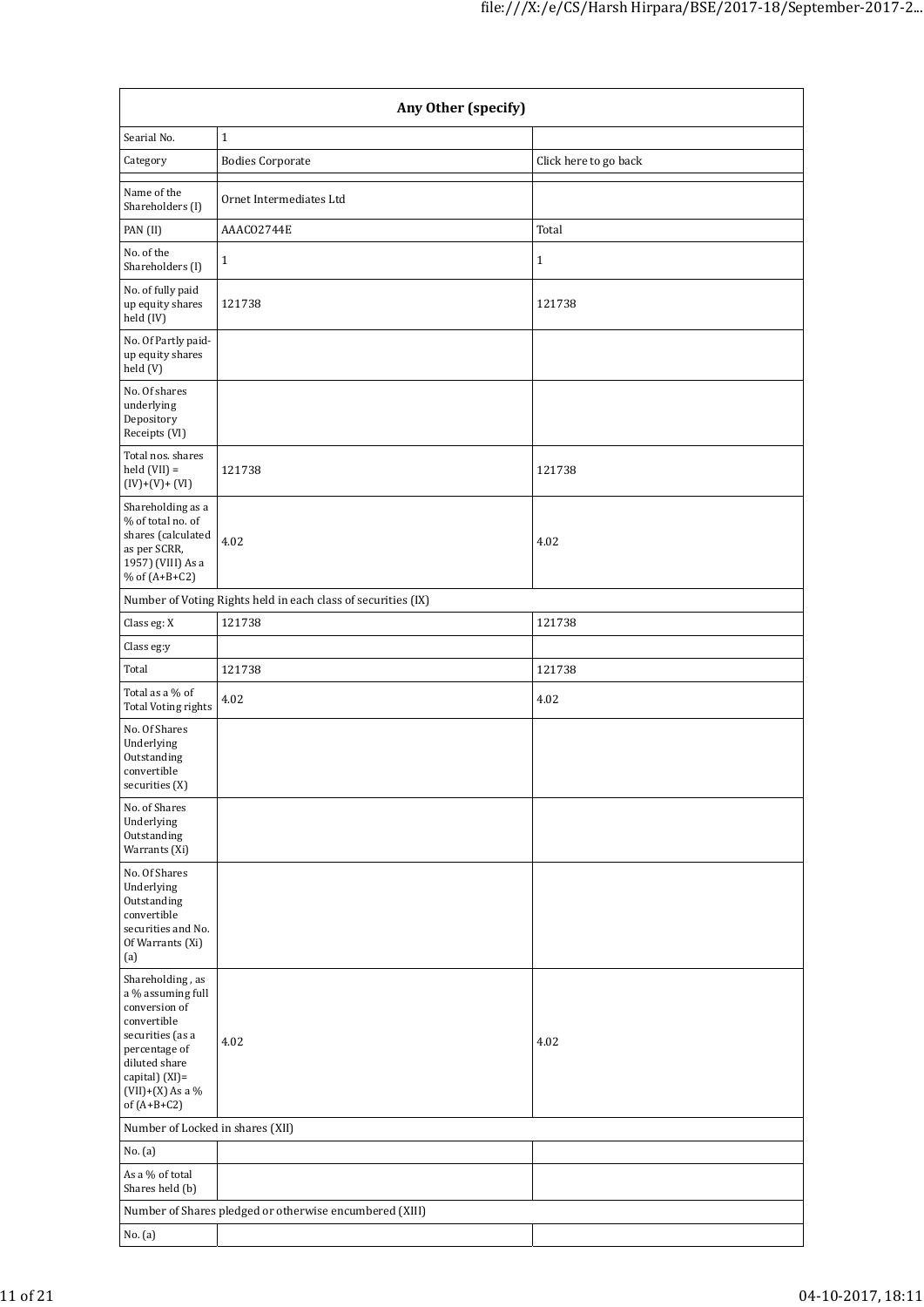As a % of total Shares held (b)

Number of equity shares held in dematerialized form (XIV)

Reason for not providing PAN

121738 121738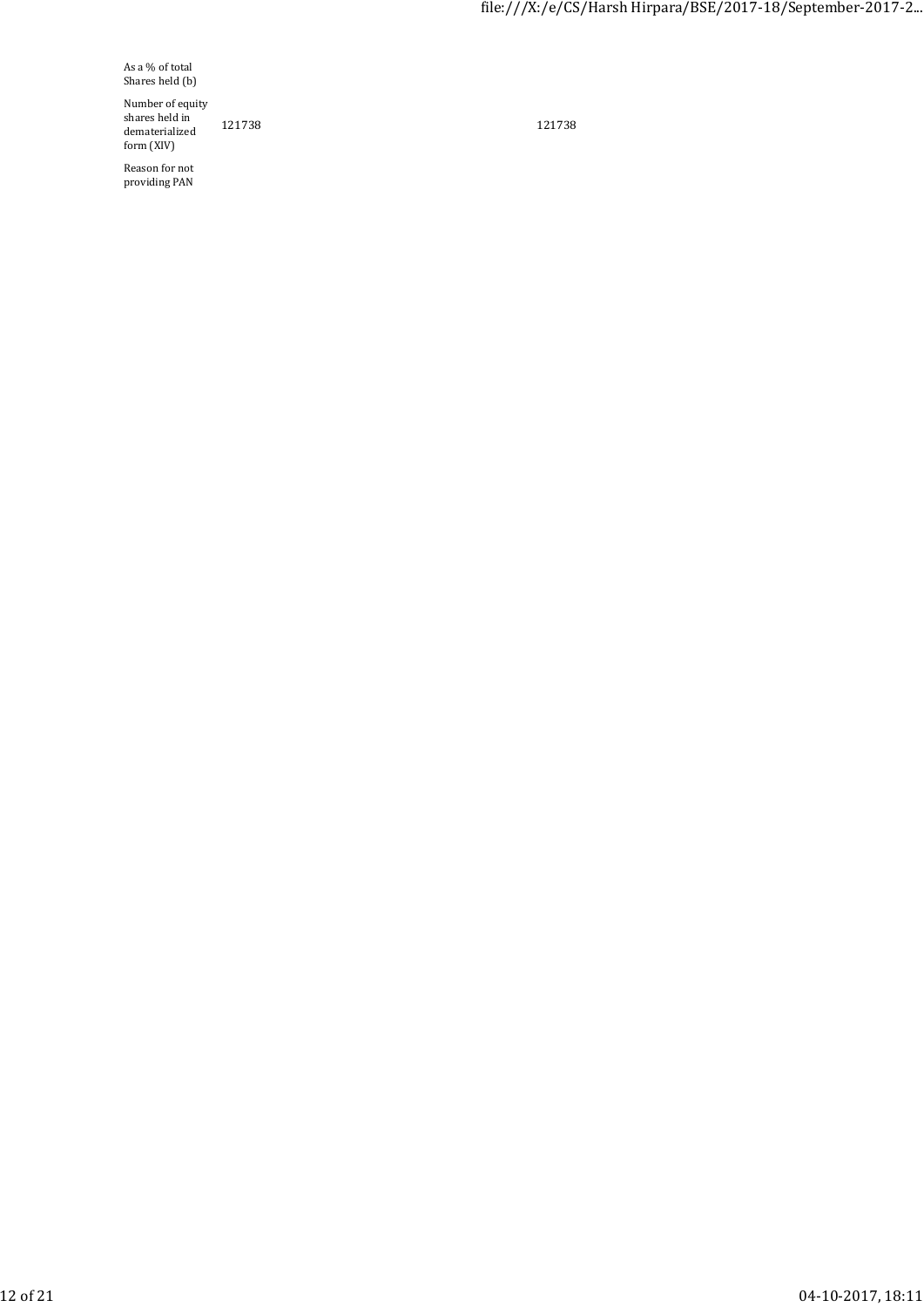| Individuals (NonResident Individuals/Foreign Individuals)                                                                                                                            |                                                               |                       |  |  |  |  |  |  |  |
|--------------------------------------------------------------------------------------------------------------------------------------------------------------------------------------|---------------------------------------------------------------|-----------------------|--|--|--|--|--|--|--|
| Searial No.                                                                                                                                                                          | $\mathbf 1$                                                   |                       |  |  |  |  |  |  |  |
| Name of the<br>Shareholders (I)                                                                                                                                                      | Chandresh D Mamlatdarna                                       | Click here to go back |  |  |  |  |  |  |  |
| PAN (II)                                                                                                                                                                             | ALFPM2301Q                                                    | Total                 |  |  |  |  |  |  |  |
| No. of fully paid<br>up equity shares<br>held (IV)                                                                                                                                   | 3780                                                          | 3780                  |  |  |  |  |  |  |  |
| No. Of Partly paid-<br>up equity shares<br>held (V)                                                                                                                                  |                                                               |                       |  |  |  |  |  |  |  |
| No. Of shares<br>underlying<br>Depository<br>Receipts (VI)                                                                                                                           |                                                               |                       |  |  |  |  |  |  |  |
| Total nos. shares<br>$held (VII) =$<br>$(IV)+(V)+(VI)$                                                                                                                               | 3780                                                          | 3780                  |  |  |  |  |  |  |  |
| Shareholding as a<br>% of total no. of<br>shares (calculated<br>as per SCRR,<br>1957) (VIII) As a<br>% of $(A+B+C2)$                                                                 | 0.12                                                          | 0.12                  |  |  |  |  |  |  |  |
|                                                                                                                                                                                      | Number of Voting Rights held in each class of securities (IX) |                       |  |  |  |  |  |  |  |
| Class eg: X                                                                                                                                                                          | 3780                                                          | 3780                  |  |  |  |  |  |  |  |
| Class eg:y                                                                                                                                                                           |                                                               |                       |  |  |  |  |  |  |  |
| Total                                                                                                                                                                                | 3780                                                          | 3780                  |  |  |  |  |  |  |  |
| Total as a % of<br><b>Total Voting rights</b>                                                                                                                                        | 0.12                                                          | 0.12                  |  |  |  |  |  |  |  |
| No. Of Shares<br>Underlying<br>Outstanding<br>convertible<br>securities (X)                                                                                                          |                                                               |                       |  |  |  |  |  |  |  |
| No. of Shares<br>Underlying<br>Outstanding<br>Warrants (Xi)                                                                                                                          |                                                               |                       |  |  |  |  |  |  |  |
| No. Of Shares<br>Underlying<br>Outstanding<br>convertible<br>securities and No.<br>Of Warrants (Xi)<br>(a)                                                                           |                                                               |                       |  |  |  |  |  |  |  |
| Shareholding, as<br>a % assuming full<br>conversion of<br>convertible<br>securities (as a<br>percentage of<br>diluted share<br>capital) (XI)=<br>$(VII)+(X)$ As a %<br>of $(A+B+C2)$ | 0.12                                                          | 0.12                  |  |  |  |  |  |  |  |
| Number of Locked in shares (XII)                                                                                                                                                     |                                                               |                       |  |  |  |  |  |  |  |
| No. (a)                                                                                                                                                                              |                                                               |                       |  |  |  |  |  |  |  |
| As a % of total<br>Shares held (b)                                                                                                                                                   |                                                               |                       |  |  |  |  |  |  |  |
|                                                                                                                                                                                      | Number of Shares pledged or otherwise encumbered (XIII)       |                       |  |  |  |  |  |  |  |
| No. (a)                                                                                                                                                                              |                                                               |                       |  |  |  |  |  |  |  |
| As a % of total<br>Shares held (b)                                                                                                                                                   |                                                               |                       |  |  |  |  |  |  |  |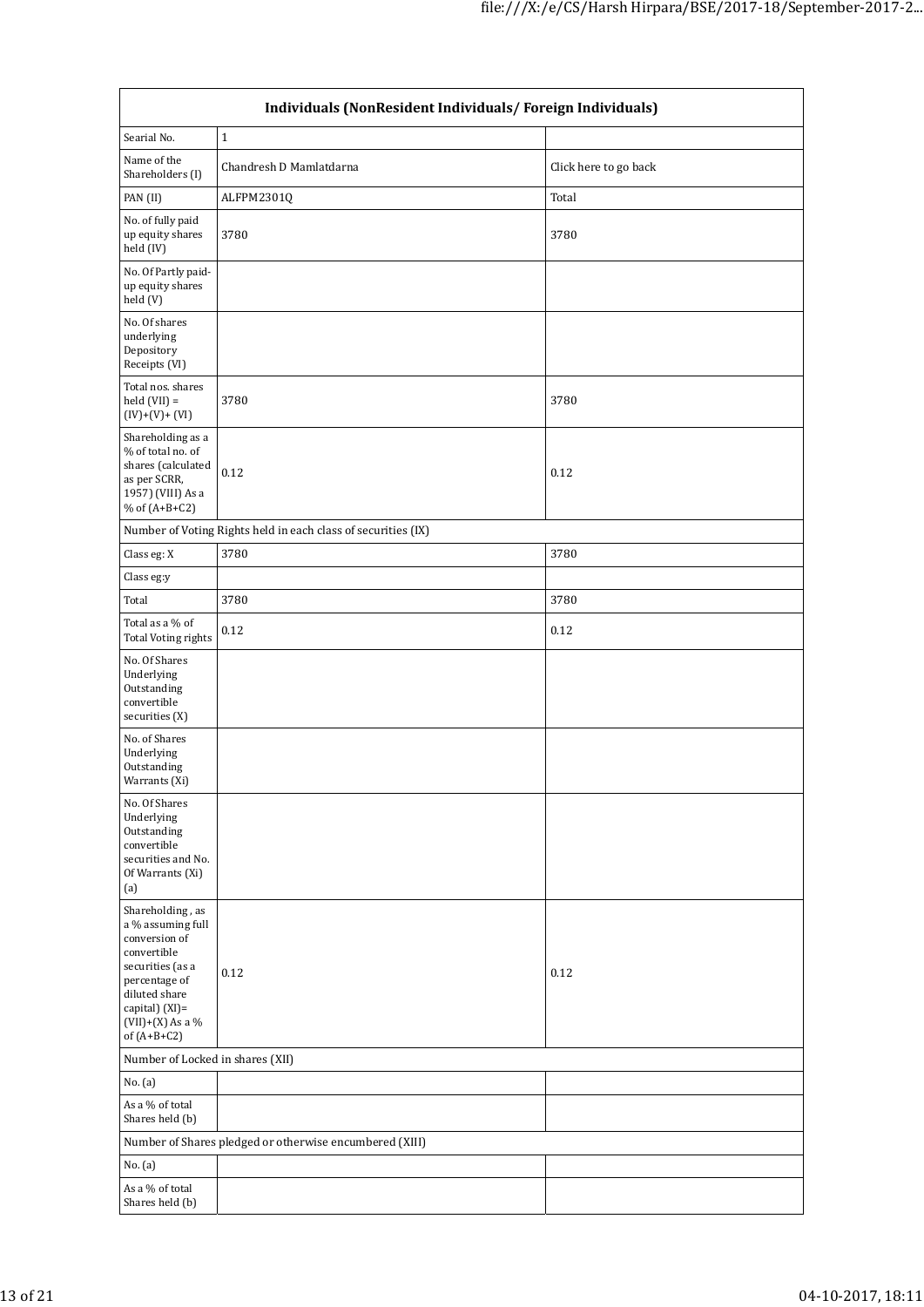Number of equity shares held in dematerialized form (XIV)

Reason for not providing PAN

Reason for not providing PAN

3780 3780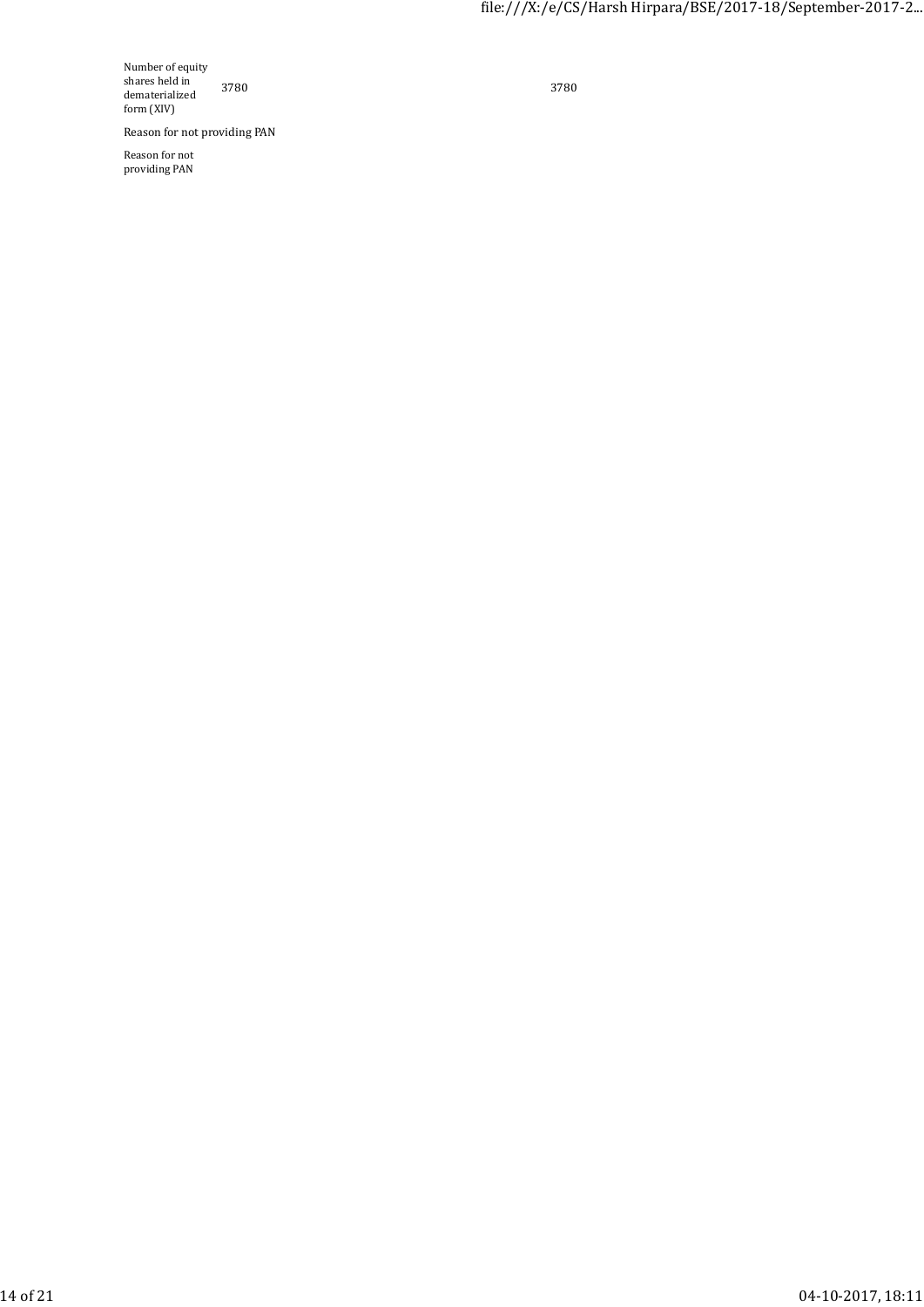| Individuals - ii. Individual shareholders holding nominal share capital in excess of Rs. 2 lakhs.                                                                                    |                   |                                                               |                          |                  |                   |            |  |  |  |  |
|--------------------------------------------------------------------------------------------------------------------------------------------------------------------------------------|-------------------|---------------------------------------------------------------|--------------------------|------------------|-------------------|------------|--|--|--|--|
| Searial No.                                                                                                                                                                          | $\mathbf{1}$      | $\sqrt{2}$                                                    | 3                        | $\overline{4}$   | $\overline{5}$    | $\sqrt{6}$ |  |  |  |  |
| Name of the<br>Shareholders (I)                                                                                                                                                      | Bijendra<br>Katta | Mahendrabhai Ambalal<br>Patel                                 | Sharad Kanayalal<br>Shah | Subramanian<br>P | Supriya<br>Prabhu | Usha Katta |  |  |  |  |
| PAN (II)                                                                                                                                                                             | AILPK2637G        | ABBPP5057A                                                    | AAKPS6262N               | AMBPS8931K       | ALYPP8682N        | AKZPK2741H |  |  |  |  |
| No. of fully paid<br>up equity shares<br>held (IV)                                                                                                                                   | 52725             | 44700                                                         | 36000                    | 141860           | 34500             | 31731      |  |  |  |  |
| No. Of Partly paid-<br>up equity shares<br>held (V)                                                                                                                                  |                   |                                                               |                          |                  |                   |            |  |  |  |  |
| No. Of shares<br>underlying<br>Depository<br>Receipts (VI)                                                                                                                           |                   |                                                               |                          |                  |                   |            |  |  |  |  |
| Total nos. shares<br>held $(VII) =$<br>$(IV)+(V)+(VI)$                                                                                                                               | 52725             | 44700                                                         | 36000                    | 141860           | 34500             | 31731      |  |  |  |  |
| Shareholding as a<br>% of total no. of<br>shares (calculated<br>as per SCRR,<br>1957) (VIII) As a<br>% of $(A+B+C2)$                                                                 | 1.74              | 1.48                                                          | 1.19                     | 4.68             | 1.14              | 1.05       |  |  |  |  |
|                                                                                                                                                                                      |                   | Number of Voting Rights held in each class of securities (IX) |                          |                  |                   |            |  |  |  |  |
| Class eg: X                                                                                                                                                                          | 52725             | 44700                                                         | 36000                    | 141860           | 34500             | 31731      |  |  |  |  |
| Class eg:y                                                                                                                                                                           |                   |                                                               |                          |                  |                   |            |  |  |  |  |
| Total                                                                                                                                                                                | 52725             | 44700                                                         | 36000                    | 141860           | 34500             | 31731      |  |  |  |  |
| Total as a % of<br>Total Voting rights                                                                                                                                               | 1.74              | 1.48                                                          | 1.19                     | 4.68             | 1.14              | 1.05       |  |  |  |  |
| No. Of Shares<br>Underlying<br>Outstanding<br>convertible<br>securities (X)                                                                                                          |                   |                                                               |                          |                  |                   |            |  |  |  |  |
| No. of Shares<br>Underlying<br>Outstanding<br>Warrants (Xi)                                                                                                                          |                   |                                                               |                          |                  |                   |            |  |  |  |  |
| No. Of Shares<br>Underlying<br>Outstanding<br>convertible<br>securities and No.<br>Of Warrants (Xi)<br>(a)                                                                           |                   |                                                               |                          |                  |                   |            |  |  |  |  |
| Shareholding, as<br>a % assuming full<br>conversion of<br>convertible<br>securities (as a<br>percentage of<br>diluted share<br>capital) (XI)=<br>$(VII)+(X)$ As a %<br>of $(A+B+C2)$ | 1.74              | 1.48                                                          | 1.19                     | 4.68             | 1.14              | 1.05       |  |  |  |  |
| Number of Locked in shares (XII)                                                                                                                                                     |                   |                                                               |                          |                  |                   |            |  |  |  |  |
| No. (a)                                                                                                                                                                              |                   |                                                               |                          |                  |                   |            |  |  |  |  |
| As a % of total<br>Shares held (b)                                                                                                                                                   |                   |                                                               |                          |                  |                   |            |  |  |  |  |
| Number of equity<br>shares held in<br>dematerialized<br>form (XIV)                                                                                                                   | 52725             | 44700                                                         | 36000                    | 141860           | 34500             | 31731      |  |  |  |  |
| Reason for not providing PAN                                                                                                                                                         |                   |                                                               |                          |                  |                   |            |  |  |  |  |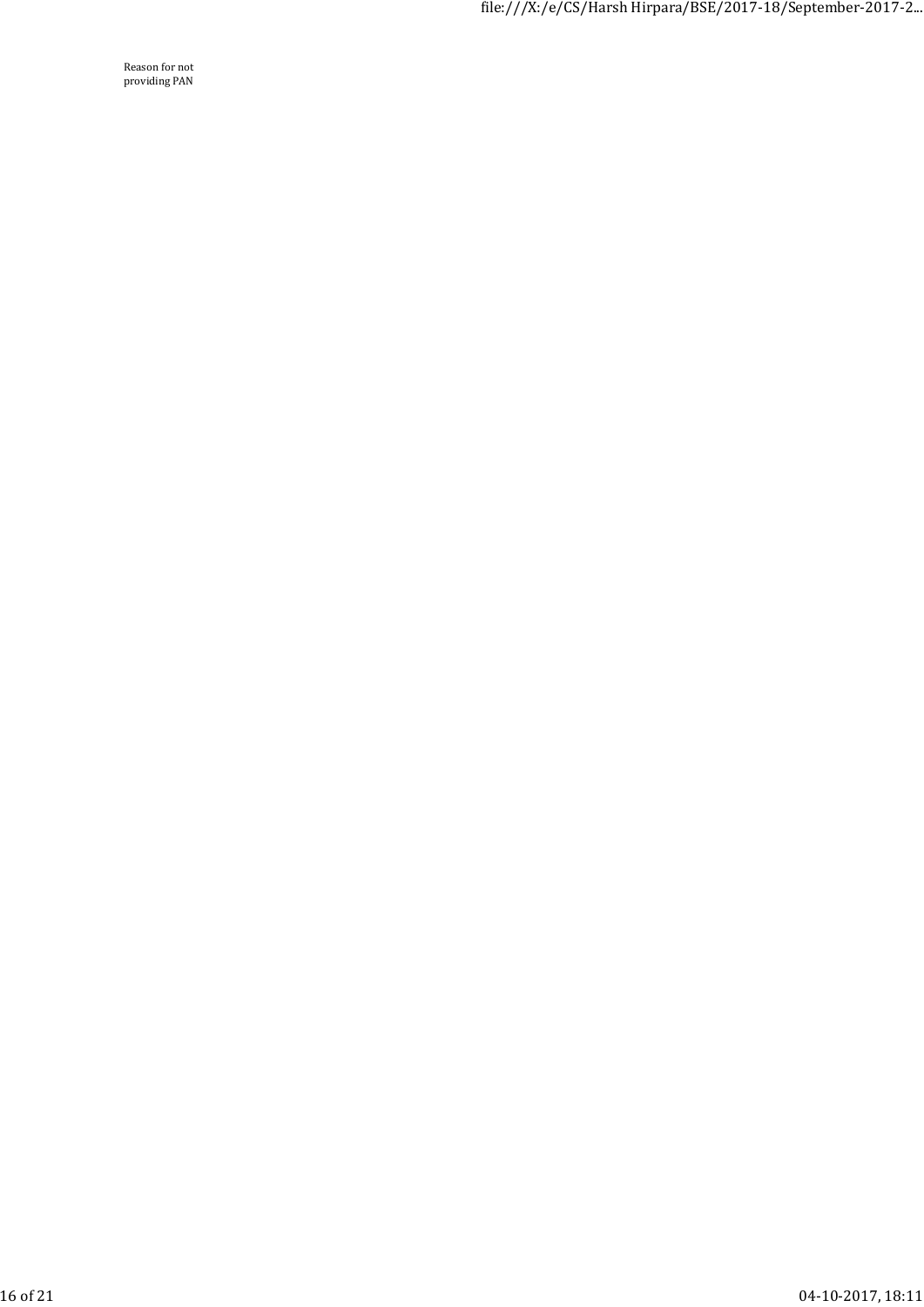| Individuals - ii. Individual shareholders holding nominal share capital in excess of Rs. 2 lakhs.                                                                                    |                                                               |  |  |  |  |  |  |
|--------------------------------------------------------------------------------------------------------------------------------------------------------------------------------------|---------------------------------------------------------------|--|--|--|--|--|--|
| Searial No.                                                                                                                                                                          |                                                               |  |  |  |  |  |  |
| Name of the<br>Shareholders (I)                                                                                                                                                      | Click here to go back                                         |  |  |  |  |  |  |
| PAN (II)                                                                                                                                                                             | Total                                                         |  |  |  |  |  |  |
| No. of fully paid<br>up equity shares<br>held (IV)                                                                                                                                   | 341516                                                        |  |  |  |  |  |  |
| No. Of Partly paid-<br>up equity shares<br>held (V)                                                                                                                                  |                                                               |  |  |  |  |  |  |
| No. Of shares<br>underlying<br>Depository<br>Receipts (VI)                                                                                                                           |                                                               |  |  |  |  |  |  |
| Total nos. shares<br>$held (VII) =$<br>$(IV)+(V)+(VI)$                                                                                                                               | 341516                                                        |  |  |  |  |  |  |
| Shareholding as a<br>% of total no. of<br>shares (calculated<br>as per SCRR,<br>1957) (VIII) As a<br>% of (A+B+C2)                                                                   | 11.28                                                         |  |  |  |  |  |  |
|                                                                                                                                                                                      | Number of Voting Rights held in each class of securities (IX) |  |  |  |  |  |  |
| Class eg: X                                                                                                                                                                          | 341516                                                        |  |  |  |  |  |  |
| Class eg:y                                                                                                                                                                           |                                                               |  |  |  |  |  |  |
| Total                                                                                                                                                                                | 341516                                                        |  |  |  |  |  |  |
| Total as a % of<br><b>Total Voting rights</b>                                                                                                                                        | 11.28                                                         |  |  |  |  |  |  |
| No. Of Shares<br>Underlying<br>Outstanding<br>convertible<br>securities (X)                                                                                                          |                                                               |  |  |  |  |  |  |
| No. of Shares<br>Underlying<br>Outstanding<br>Warrants (Xi)                                                                                                                          |                                                               |  |  |  |  |  |  |
| No. Of Shares<br>Underlying<br>Outstanding<br>convertible<br>securities and No.<br>Of Warrants (Xi)<br>(a)                                                                           |                                                               |  |  |  |  |  |  |
| Shareholding, as<br>a % assuming full<br>conversion of<br>convertible<br>securities (as a<br>percentage of<br>diluted share<br>capital) (XI)=<br>$(VII)+(X)$ As a %<br>of $(A+B+C2)$ | 11.28                                                         |  |  |  |  |  |  |
| Number of Locked in shares (XII)                                                                                                                                                     |                                                               |  |  |  |  |  |  |
| No. (a)                                                                                                                                                                              |                                                               |  |  |  |  |  |  |
| As a % of total<br>Shares held (b)                                                                                                                                                   |                                                               |  |  |  |  |  |  |
| Number of equity<br>shares held in<br>dematerialized<br>form (XIV)                                                                                                                   | 341516                                                        |  |  |  |  |  |  |
| Reason for not providing PAN                                                                                                                                                         |                                                               |  |  |  |  |  |  |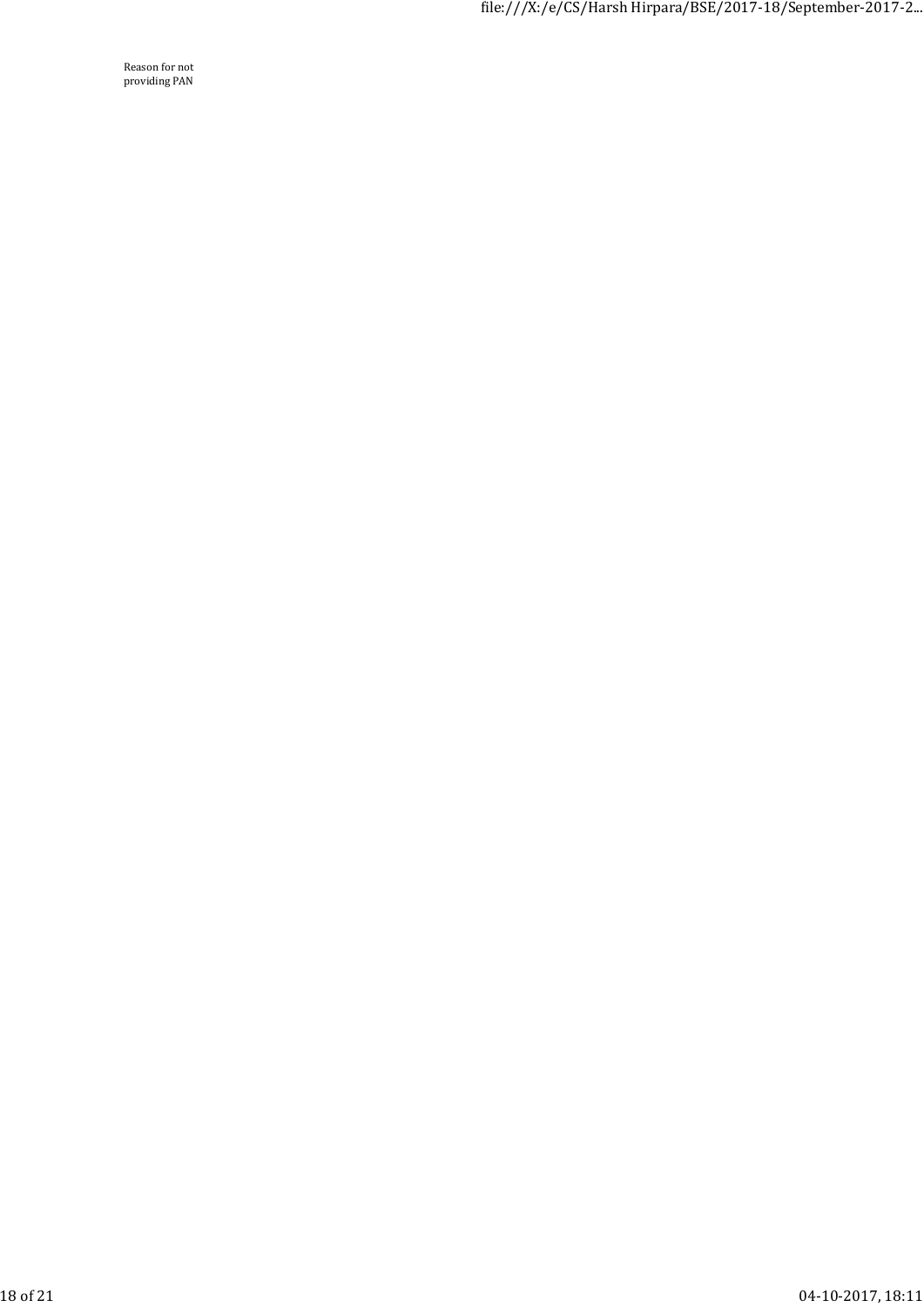| Any Other (specify)                                                                                                                                                                     |          |                     |                  |                     |                                           |                          |  |  |  |
|-----------------------------------------------------------------------------------------------------------------------------------------------------------------------------------------|----------|---------------------|------------------|---------------------|-------------------------------------------|--------------------------|--|--|--|
| Searial No.                                                                                                                                                                             | $1\,$    | $\overline{2}$      | 3                | $\overline{4}$      | 5                                         |                          |  |  |  |
| Category                                                                                                                                                                                | HUF      | NRI - Non-<br>Repat | $NRI -$<br>Repat | Clearing<br>Members | <b>Bodies Corporate</b>                   |                          |  |  |  |
| Category / More<br>than 1 percentage                                                                                                                                                    | Category | Category            | Category         | Category            | More than 1 percentage of<br>shareholding |                          |  |  |  |
| Name of the<br>Shareholders (I)                                                                                                                                                         |          |                     |                  |                     | Proeco Stockcom Private Limited           | Click here to go<br>back |  |  |  |
| PAN (II)                                                                                                                                                                                |          |                     |                  |                     | AAECP9567A                                | Total                    |  |  |  |
| No. of the<br>Shareholders (I)                                                                                                                                                          | 84       | 10                  | 20               | 49                  | $\mathbf{1}$                              | 163                      |  |  |  |
| No. of fully paid<br>up equity shares<br>held (IV)                                                                                                                                      | 58877    | 8015                | 13771            | 36852               | 45000                                     | 117515                   |  |  |  |
| No. Of Partly paid-<br>up equity shares<br>held (V)                                                                                                                                     |          |                     |                  |                     |                                           |                          |  |  |  |
| No. Of shares<br>underlying<br>Depository<br>Receipts (VI)                                                                                                                              |          |                     |                  |                     |                                           |                          |  |  |  |
| Total nos. shares<br>$held (VII) =$<br>$(IV)+(V)+(VI)$                                                                                                                                  | 58877    | 8015                | 13771            | 36852               | 45000                                     | 117515                   |  |  |  |
| Shareholding as a<br>% of total no. of<br>shares (calculated<br>as per SCRR,<br>1957) (VIII) As a<br>% of $(A+B+C2)$                                                                    | 1.94     | 0.26                | 0.45             | 1.22                | 1.49                                      | 3.87                     |  |  |  |
| Number of Voting Rights held in each class of securities (IX)                                                                                                                           |          |                     |                  |                     |                                           |                          |  |  |  |
| Class eg: X                                                                                                                                                                             | 58877    | 8015                | 13771            | 36852               | 45000                                     | 117515                   |  |  |  |
| Class eg:y                                                                                                                                                                              |          |                     |                  |                     |                                           |                          |  |  |  |
| Total                                                                                                                                                                                   | 58877    | 8015                | 13771            | 36852               | 45000                                     | 117515                   |  |  |  |
| Total as a % of<br><b>Total Voting rights</b>                                                                                                                                           | 1.94     | 0.26                | 0.45             | 1.22                | 1.49                                      | 3.87                     |  |  |  |
| No. Of Shares<br>Underlying<br>Outstanding<br>convertible<br>securities (X)                                                                                                             |          |                     |                  |                     |                                           |                          |  |  |  |
| No. of Shares<br>Underlying<br>Outstanding<br>Warrants (Xi)                                                                                                                             |          |                     |                  |                     |                                           |                          |  |  |  |
| No. Of Shares<br>Underlying<br>Outstanding<br>convertible<br>securities and No.<br>Of Warrants (Xi)<br>(a)                                                                              |          |                     |                  |                     |                                           |                          |  |  |  |
| Shareholding, as<br>a % assuming full<br>conversion of<br>convertible<br>securities (as a<br>percentage of<br>diluted share<br>capital) $(XI)$ =<br>$(VII)+(X)$ As a %<br>of $(A+B+C2)$ | 1.94     | 0.26                | 0.45             | 1.22                | 1.49                                      | 3.87                     |  |  |  |
| Number of Locked in shares (XII)                                                                                                                                                        |          |                     |                  |                     |                                           |                          |  |  |  |
| No. (a)                                                                                                                                                                                 |          |                     |                  |                     |                                           |                          |  |  |  |
| As a % of total<br>Shares held (b)                                                                                                                                                      |          |                     |                  |                     |                                           |                          |  |  |  |
|                                                                                                                                                                                         |          |                     |                  |                     |                                           |                          |  |  |  |